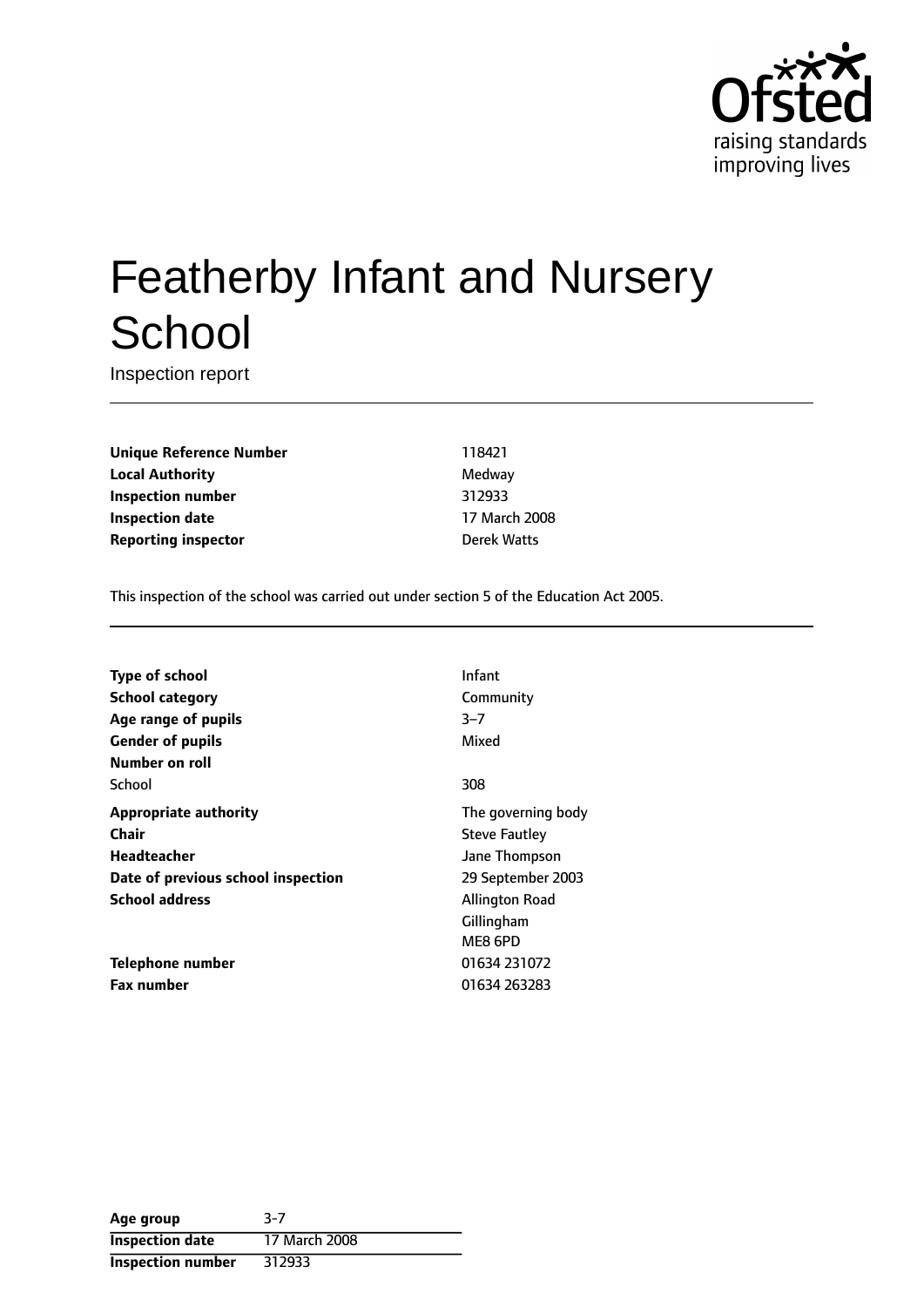.

© Crown copyright 2008

#### Website: www.ofsted.gov.uk

This document may be reproduced in whole or in part for non-commercial educational purposes, provided that the information quoted is reproduced without adaptation and the source and date of publication are stated.

Further copies of this report are obtainable from the school. Under the Education Act 2005, the school must provide a copy of this report free of charge to certain categories of people. A charge not exceeding the full cost of reproduction may be made for any other copies supplied.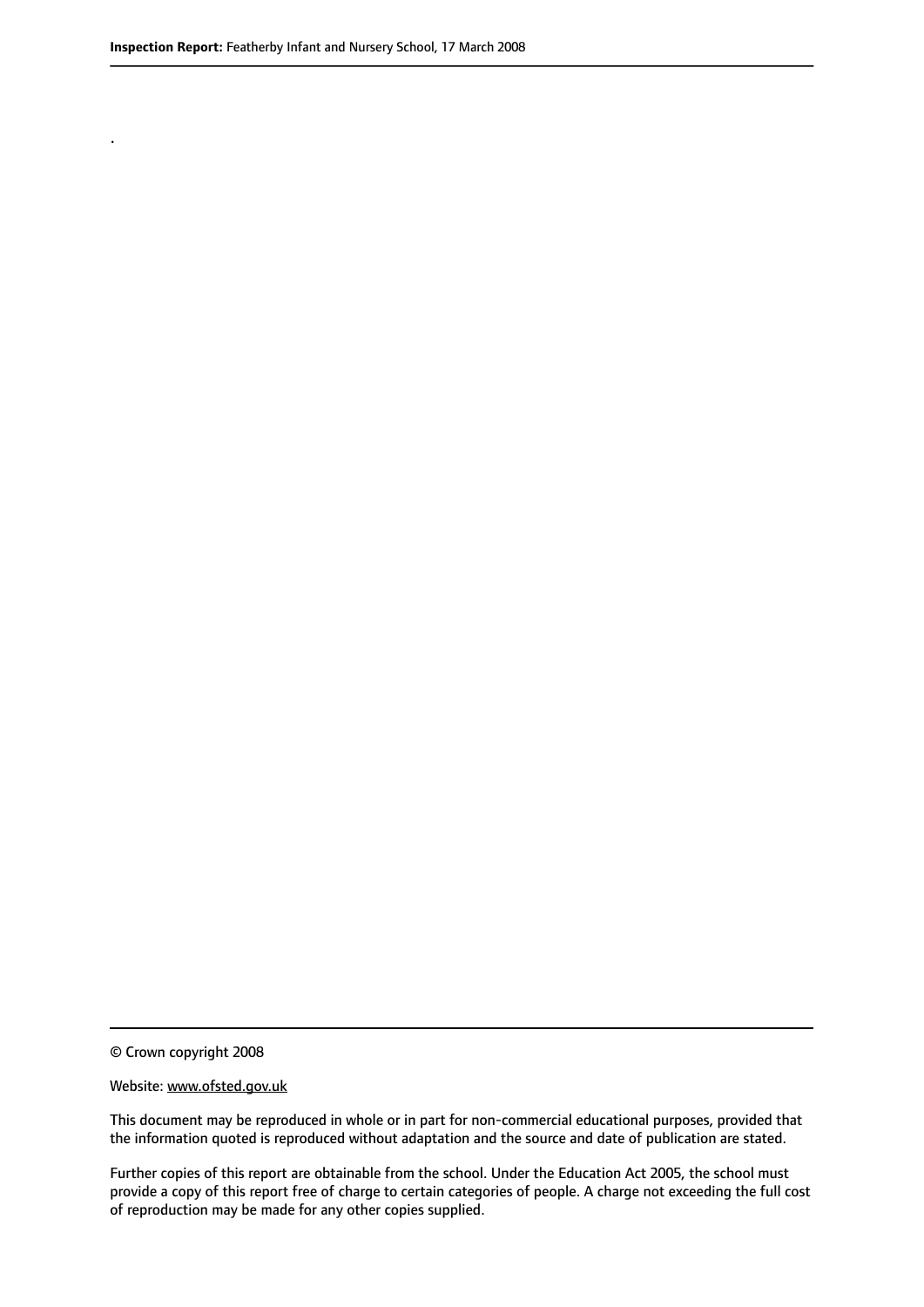# **Introduction**

The inspection was carried out by an Additional Inspector. The inspector evaluated the overall effectiveness of the school and investigated the following aspects: the impact of improvements to Foundation Stage provision on children's progress; and how well improvements to information and communication technology (ICT) were contributing to teaching and learning.

Evidence was gathered from lesson observations and a scrutiny of pupils' work and school documentation. Parents' questionnaires and discussions with pupils, governors and staff also contributed to the judgements. Other aspects of the school's work were not investigated in detail, but the inspector found no evidence to suggest that the school's own assessments, as given in its self-evaluation form, were not justified, and these have been included where appropriate in this report.

# **Description of the school**

Featherby Infant and Nursery School is much larger than average for its type. Most pupils are from a White British background. Very few pupils speak English as an additional language and pupils are fluent. The proportion of pupils with learning difficulties and/or disabilities is below average.

# **Key for inspection grades**

| Grade 1 | Outstanding  |
|---------|--------------|
| Grade 2 | Good         |
| Grade 3 | Satisfactory |
| Grade 4 | Inadequate   |
|         |              |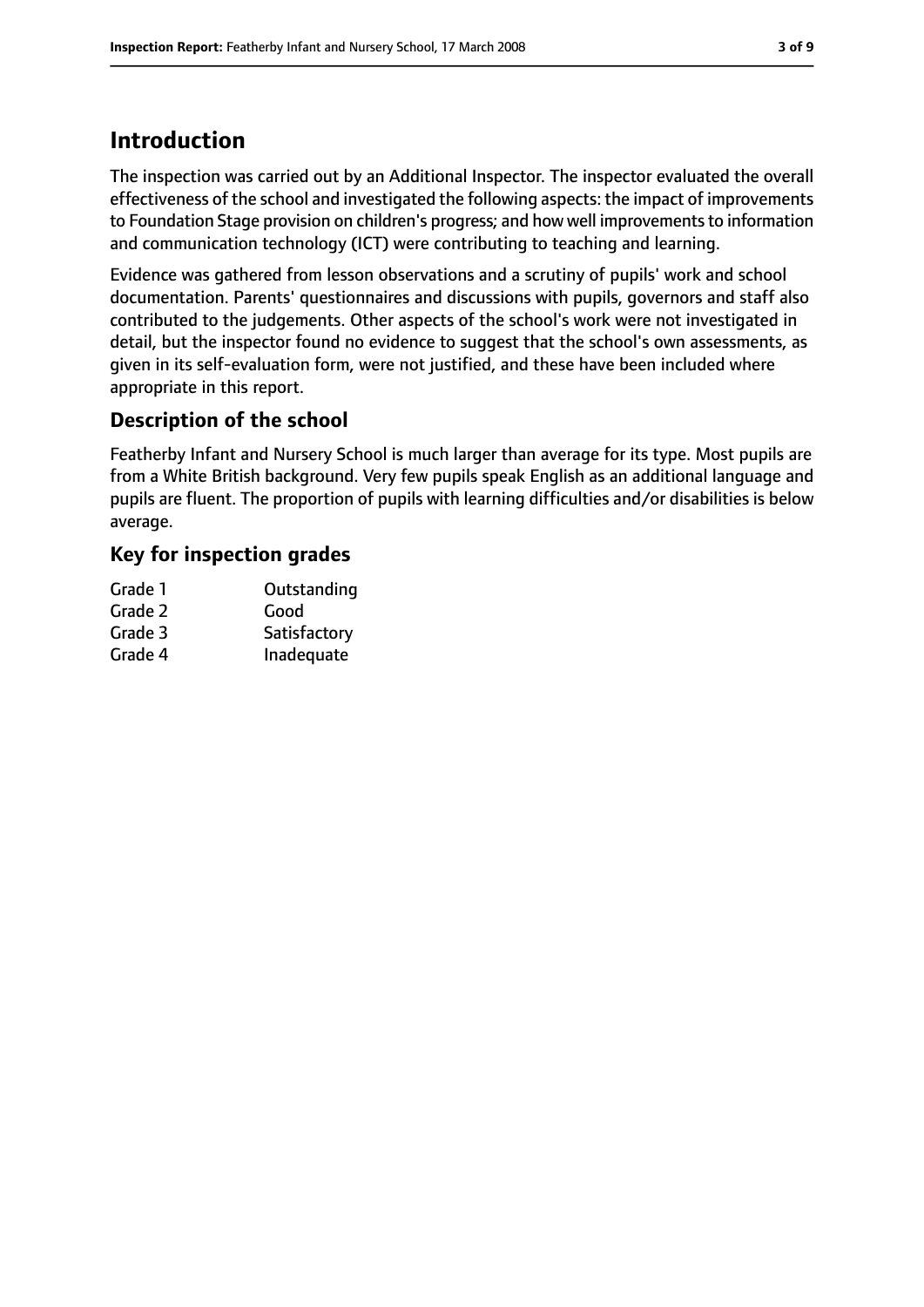# **Overall effectiveness of the school**

#### **Grade: 2**

Featherby Infant and Nursery is a good school. Pupils achieve well because of the good start in the Nursery and good teaching across the school. Pupils' good personal development and well-being are good as a result of effective care, guidance and support. Since the last inspection, there have been considerable improvements to the Foundation Stage and to ICT.

Parents are very pleased with both the care and education provided for their children. The leadership of the school, the quality of teaching and care, and the progress children are making received particular praise. Typical comments from the parental questionnaires are, 'strong headteacher', 'the school is run very well', 'teaching and care for the children is fantastic' and 'I'm pleased with my child's progress'.

Leadership and management are successfully promoting good provision and this is leading to good outcomesfor pupils. The headteacher providesstrong educational direction for the school. She is well supported by other senior staff. Leadership roles are well developed and participation in the Primary Leadership Programme has contributed to this. Effective leadership and management of the Foundation Stage and of ICT are significant in the improvements made. The school has a positive atmosphere for pupils to learn and staff to work. Teamwork is strong among the staff and there is a commitment to continuousimprovement. Governors have a good understanding of the school's performance. They are actively involved in providing good support and constructive challenge.

Teaching is good with elements of outstanding practice. Teachers have established clear expectations of behaviour and learning and pupils respond well to these. The purpose of the lessons is clear so pupils know what they are expected to learn. Pupils are gaining confidence in reviewing their own progress but this good practice is not consistent in all classes. Teachers' instructions, demonstrations and explanations promote learning well, for example in the teaching of letter sounds, which is highly effective. Teachers model good practice through speech and demonstrate the formation of letters and joins. The interactive whiteboards are used well by teachers and pupils in illustrating main learning points. Assessment information is used effectively to match activities to pupils' abilities and needs. As a result, pupils are challenged well, their interest is maintained and they make good gains in their learning. Lessons usually proceed at a good pace. Just occasionally, time is not maximised and learning declines. Teaching assistants make a good contribution to learning, particularly for those who need extra support.

Pupils make good progress from their below average starting points and standards are broadly average in reading, writing and mathematics by the end of Year 2. Improvements to equipment and increased teacher expertise mean the pupils are progressing well in ICT and they attain expected standards. This represents a good improvement because at the time of the last inspection, standards were below average and ICT was not being used to support learning in other subjects. The curriculum promotes good progress for pupils and contributes well to their personal development. Good emphasis is placed on basic skills of language, literacy and numeracy. ICT is used well to support teaching and learning in a range of areas. The school's impressive 31-station computer suite and the computers in the classrooms are all well used. In Year 1, pupils enter instructions to control a programmable toy; they create attractive pictures using a paint programme. Word processing is widely used for pupils to draft and edit their writing. Teachers have been successful in choosing topics which appeal to boys and inspire them to write. Pupils gain an appreciation of the works of Picasso, Lowry and Constable. They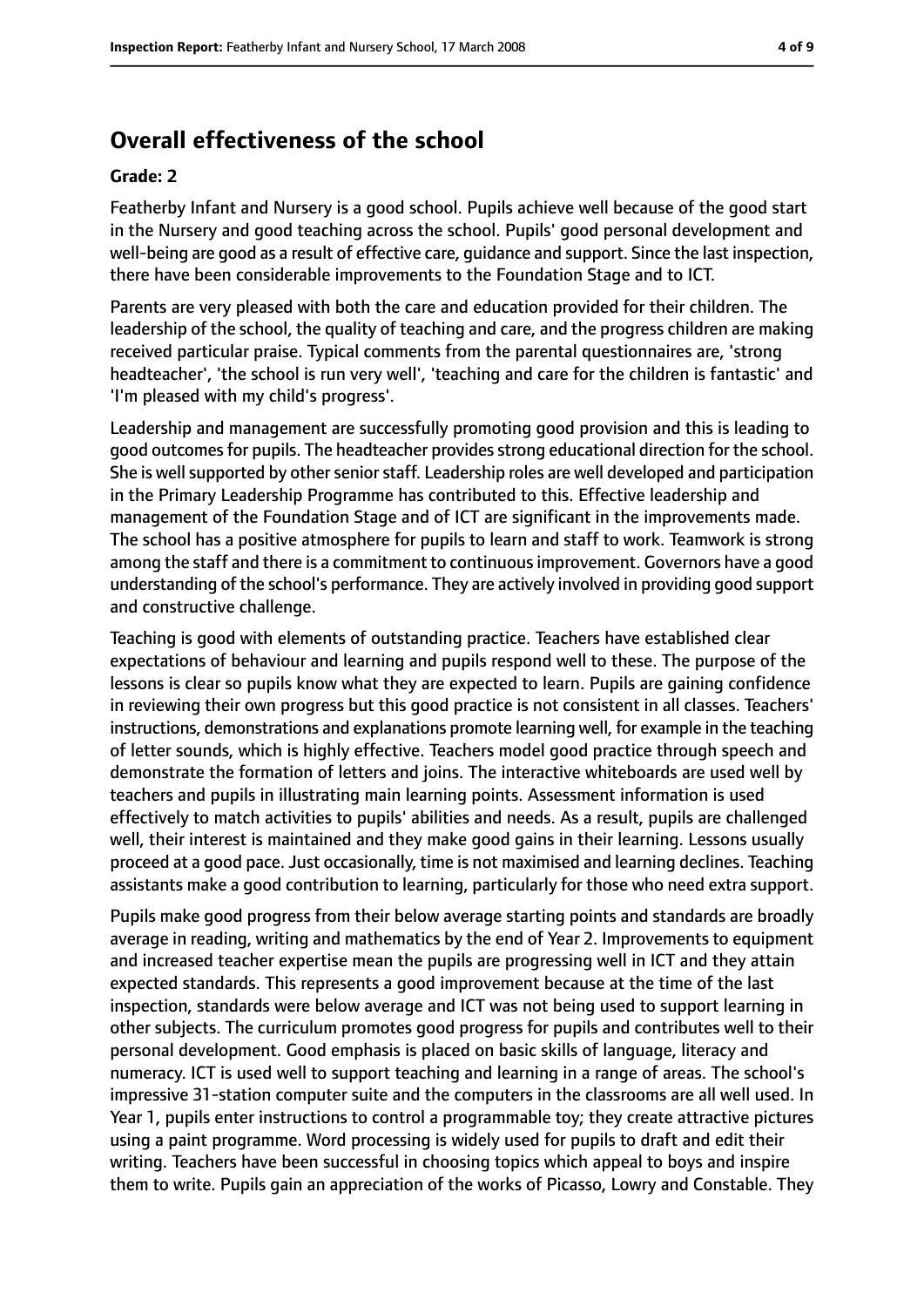create their own images and landscapes in their style. A good range of clubs, visits and visitors enriches pupils' learning. Healthy lifestyles and personal safety are promoted well across the curriculum and pupils respond accordingly.

Staff know the pupils well and take good care of them. They have forged good relationships with them and their parents. Effective procedures ensure that pupils are safe and secure at school. Systems to assess and track pupils' attainment and progress have been strengthened and are now good. Pupils have specific individual learning targets in reading, writing and mathematics so they know what to do to improve. Spiritual, moral, social and cultural development is good. Pupils thoroughly enjoy school and this is reflected in their keen participation in activities. The school works hard to promote good attendance but a significant minority of families have children with poor attendance. Attendance is satisfactory. Behaviour is good because of the clear expectations of staff and good relationships between adults and pupils. Pupils adopt healthy lifestyles and show a good understanding of the importance of healthy eating and exercising regularly. Those on the school council take their responsibilities seriously and have contributed to improving playground equipment. Pupils' choir performances contribute to the local community and have recently appeared on local television. Pupils support those less well off by raising funds for local and national charities. At Featherby Infant and Nursery School, pupils are well prepared for their next school and future lives because they are making good progress in literacy, numeracy and ICT. In addition, their personal and social skills are well developed.

The school monitors and evaluates its performance effectively and uses the findings well to make necessary improvements. Improvements to assessment, the Foundation Stage and ICT demonstrate good capacity to improve.

# **Effectiveness of the Foundation Stage**

### **Grade: 2**

Children enter the Nursery with knowledge and skills below those expected for their age. Language and numeracy skills are low. There have been good improvements to the Nursery accommodation, which has now been incorporated into the main school building. Through good leadership and planning, there have been significant improvementsto assessment, teaching and to the curriculum in the Foundation Stage. Effective induction procedures enable pupils to settle quickly into routines and enjoy their learning. They make outstanding progressin their personal and social development. Good quality teaching and a stimulating curriculum enable all children to make good progress in all other areas of learning. The wide range of activities that are planned around topics such as celebrations, mini beasts and transport are interesting. Teachers and assistants provide an effective blend of adult-led tasks and opportunities for children to explore, be creative and work independently. However, outdoor learning activities in Reception are not linked well enough to the main theme and opportunities for creativity and physical development are missed. The most recent assessments show that standards in Reception are almost in line with those expected, except in elements of literacy and mathematical development.

# **What the school should do to improve further**

- Ensure that all lessons maintain a brisk pace and that the good practice of pupils reviewing their work is spread consistently throughout the school.
- Improve opportunities for creativity and physical development by ensuring that the outdoor learning activities in Reception are closely linked with the main topic being studied.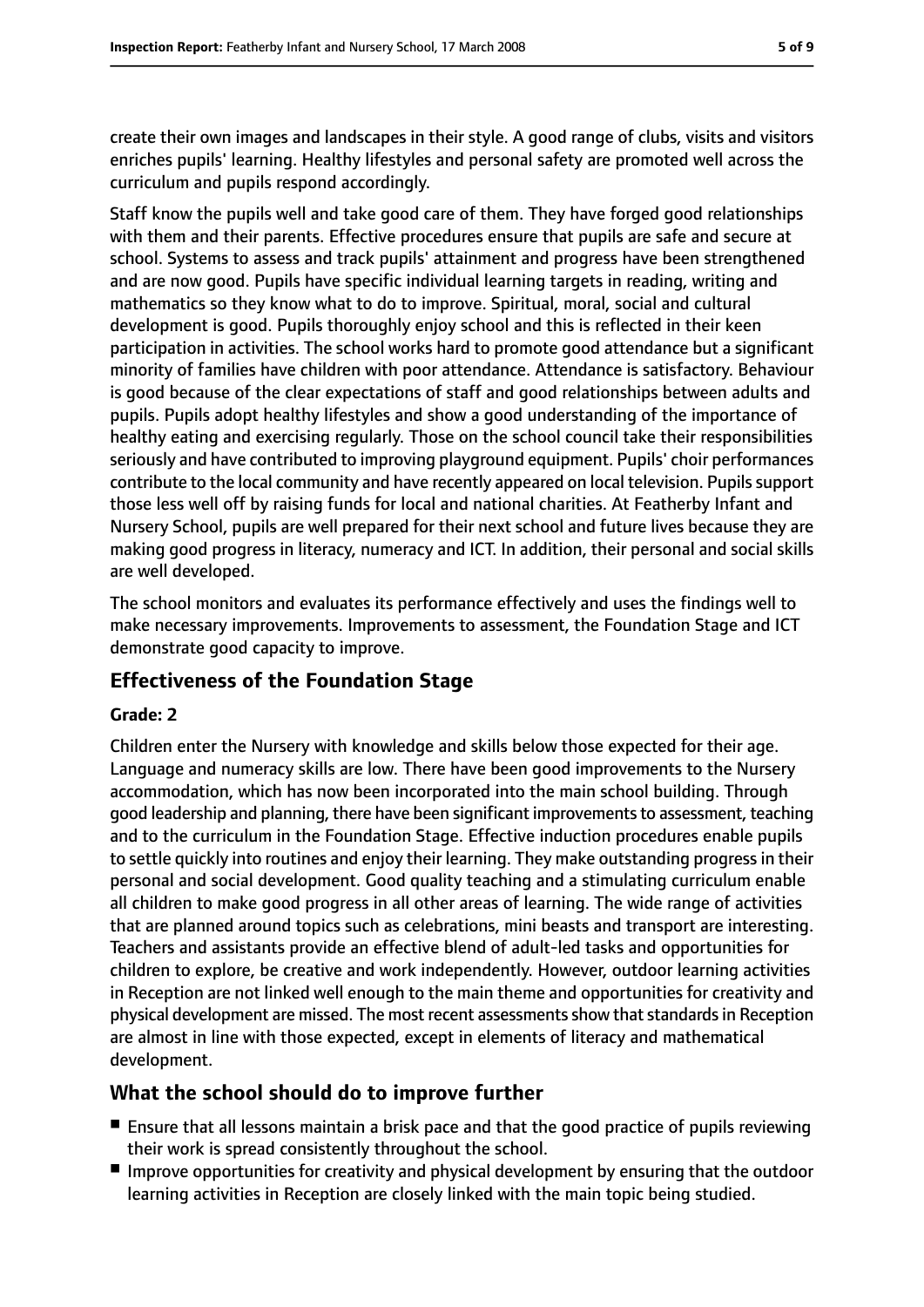**Any complaints about the inspection or the report should be made following the procedures set out in the guidance 'Complaints about school inspection', which is available from Ofsted's website: www.ofsted.gov.uk.**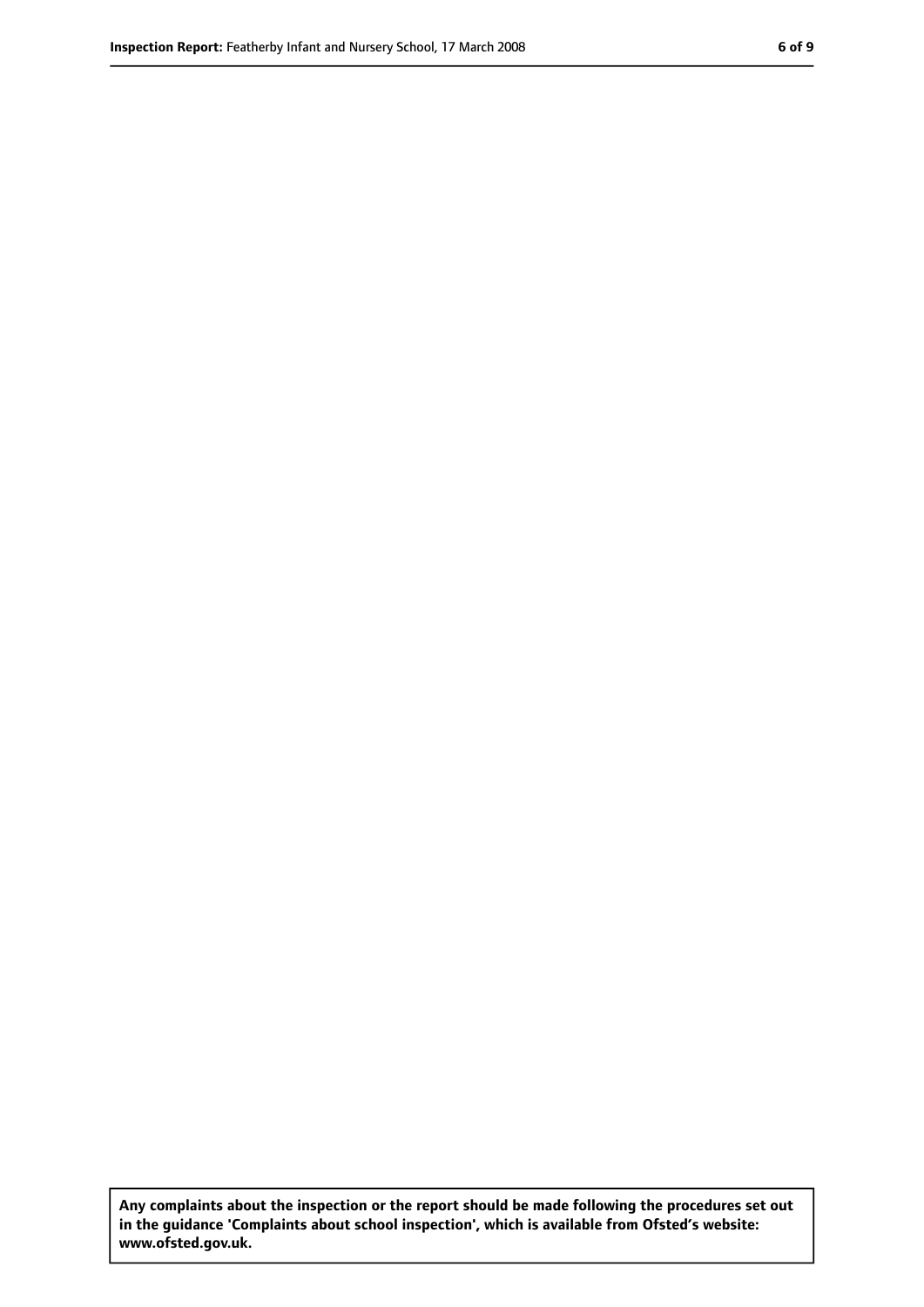# **Inspection judgements**

| $^{\backprime}$ Key to judgements: grade 1 is outstanding, grade 2 good, grade 3 satisfactory, and | <b>School</b>  |
|----------------------------------------------------------------------------------------------------|----------------|
| arade 4 inadequate                                                                                 | <b>Overall</b> |

# **Overall effectiveness**

| How effective, efficient and inclusive is the provision of education, integrated<br>care and any extended services in meeting the needs of learners? |     |
|------------------------------------------------------------------------------------------------------------------------------------------------------|-----|
| Effective steps have been taken to promote improvement since the last<br>inspection                                                                  | Yes |
| How well does the school work in partnership with others to promote learners'<br>well-being?                                                         |     |
| The effectiveness of the Foundation Stage                                                                                                            |     |
| The capacity to make any necessary improvements                                                                                                      |     |

### **Achievement and standards**

| How well do learners achieve?                                                                               |  |
|-------------------------------------------------------------------------------------------------------------|--|
| The standards <sup>1</sup> reached by learners                                                              |  |
| How well learners make progress, taking account of any significant variations between<br>groups of learners |  |
| How well learners with learning difficulties and disabilities make progress                                 |  |

# **Personal development and well-being**

| How good is the overall personal development and well-being of the<br>learners?                                  |  |
|------------------------------------------------------------------------------------------------------------------|--|
| The extent of learners' spiritual, moral, social and cultural development                                        |  |
| The extent to which learners adopt healthy lifestyles                                                            |  |
| The extent to which learners adopt safe practices                                                                |  |
| How well learners enjoy their education                                                                          |  |
| The attendance of learners                                                                                       |  |
| The behaviour of learners                                                                                        |  |
| The extent to which learners make a positive contribution to the community                                       |  |
| How well learners develop workplace and other skills that will contribute to<br>their future economic well-being |  |

# **The quality of provision**

| How effective are teaching and learning in meeting the full range of the<br>learners' needs?          |  |
|-------------------------------------------------------------------------------------------------------|--|
| How well do the curriculum and other activities meet the range of needs<br>and interests of learners? |  |
| How well are learners cared for, guided and supported?                                                |  |

 $^1$  Grade 1 - Exceptionally and consistently high; Grade 2 - Generally above average with none significantly below average; Grade 3 - Broadly average to below average; Grade 4 - Exceptionally low.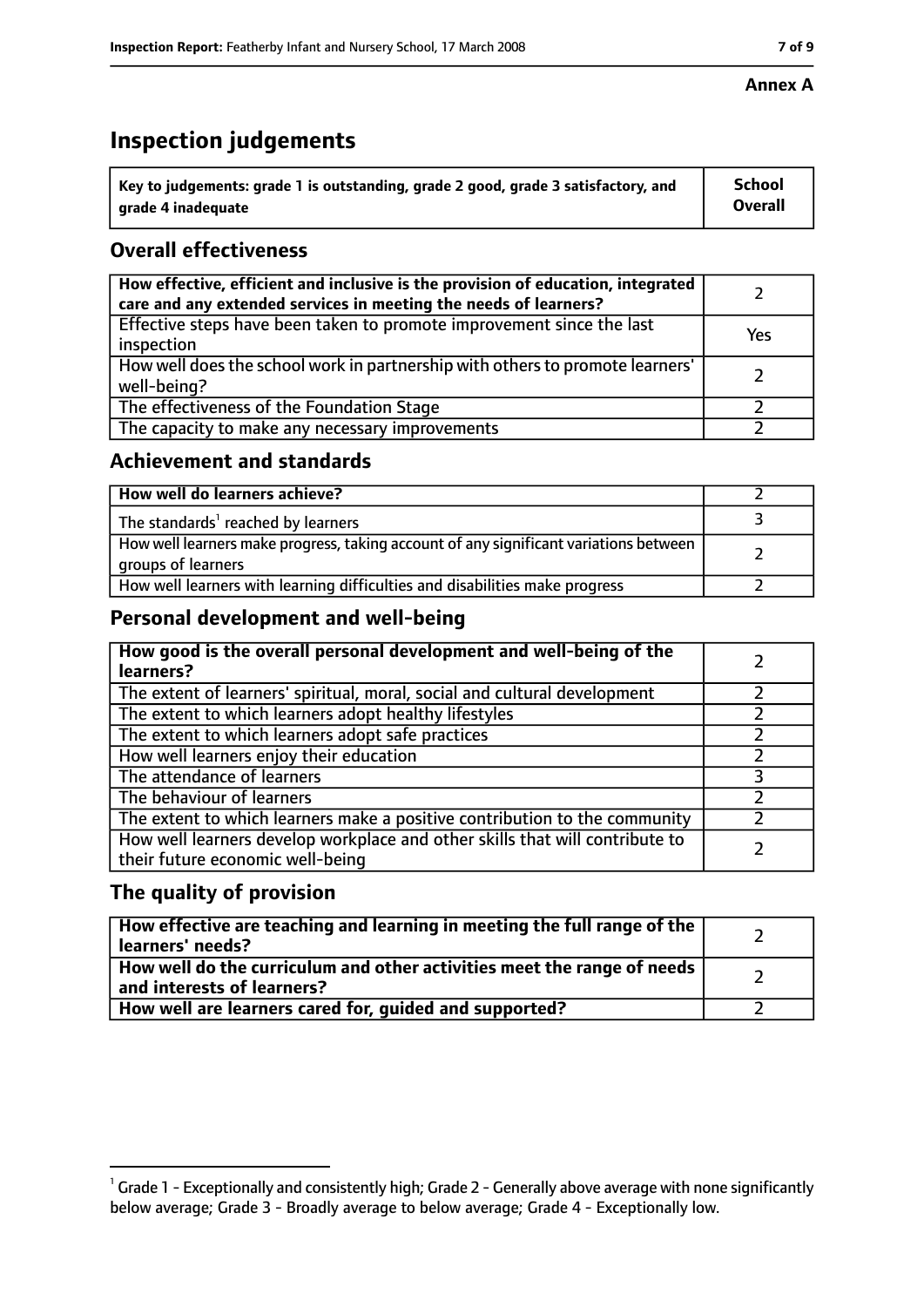# **Leadership and management**

| How effective are leadership and management in raising achievement<br>and supporting all learners?                                              |     |
|-------------------------------------------------------------------------------------------------------------------------------------------------|-----|
| How effectively leaders and managers at all levels set clear direction leading<br>to improvement and promote high quality of care and education |     |
| How effectively leaders and managers use challenging targets to raise standards                                                                 |     |
| The effectiveness of the school's self-evaluation                                                                                               |     |
| How well equality of opportunity is promoted and discrimination tackled so<br>that all learners achieve as well as they can                     |     |
| How effectively and efficiently resources, including staff, are deployed to<br>achieve value for money                                          |     |
| The extent to which governors and other supervisory boards discharge their<br>responsibilities                                                  |     |
| Do procedures for safequarding learners meet current government<br>requirements?                                                                | Yes |
| Does this school require special measures?                                                                                                      | No  |
| Does this school require a notice to improve?                                                                                                   | No  |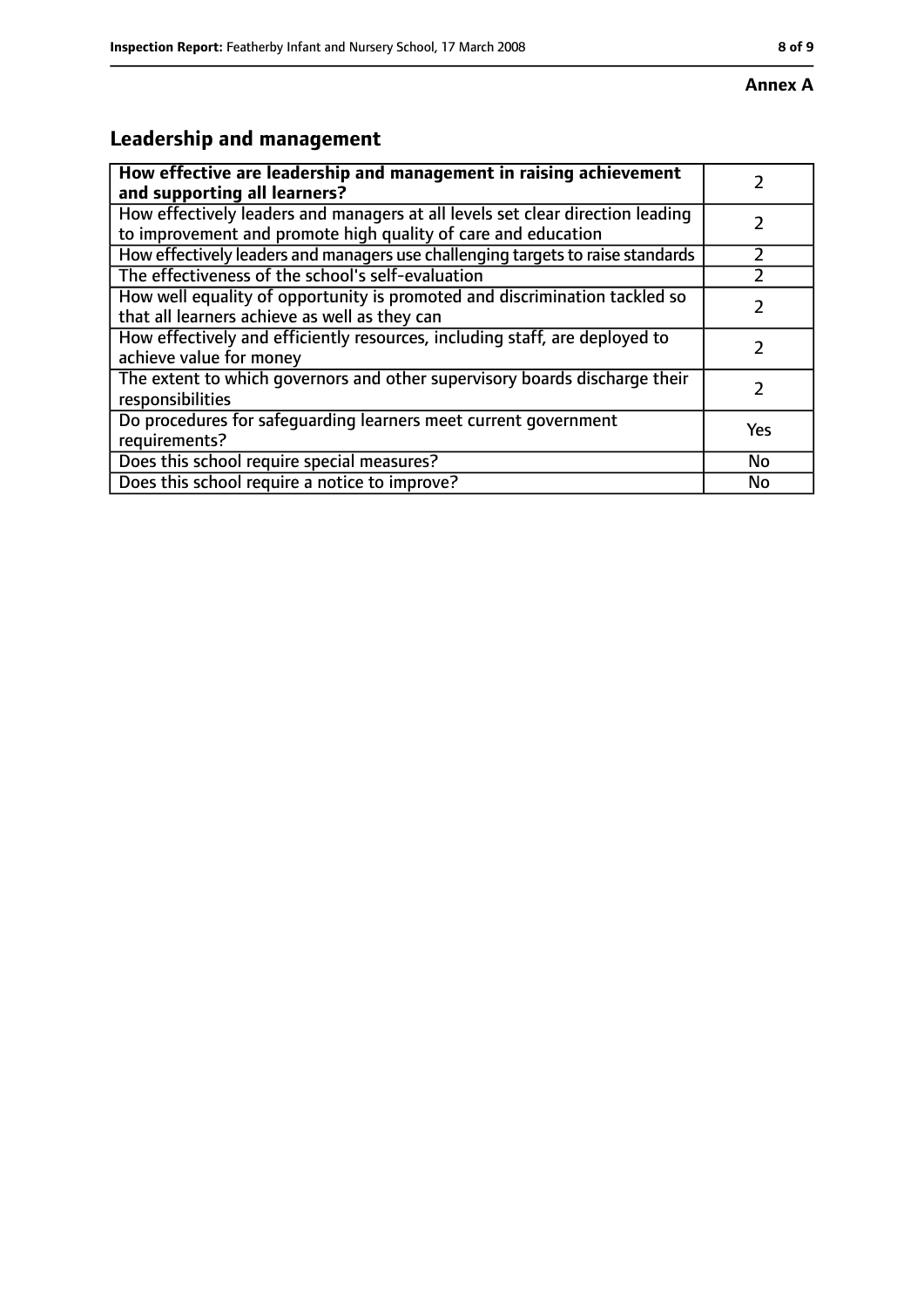#### **Annex B**

# **Text from letter to pupils explaining the findings of the inspection**

18 March 2008

### Dear Pupils

Inspection of Featherby Infant and Nursery School, Gillingham, ME8 6PD

Thank you so much for welcoming me into your school and showing me your work. I enjoyed my visit and would like to tell you what I found. Yours is a good school. Since the last inspection there have been good improvements to the Nursery, Reception and to information and communication technology (ICT).

These are strengths of the school.

- Children in Nursery get off to a good start.
- You all thoroughly enjoy school.
- The school is a friendly and caring place to be.
- Behaviour is good in lessons and around the school.
- Teaching is good, which is why you are learning so well.
- You use ICT well to support your learning.
- A good range of learning activities is provided for you.
- You show a clear understanding of healthy lifestyles and keeping safe.
- The school is well led by your headteacher and she receives good support from other senior staff.
- Staff take good care of you and give you good support.
- Your parents give the school good support and are pleased with the care and education provided.

There are two areas that the school could work on to make it even better.

- Your teachers should ensure that lessons always move on at a good pace and involve you all in checking your own progress.
- There could be better outdoor activities in Reception, which are well linked to the children's learning and to the main topic being studied.

I wish you all the very best for the future.

With kind regards

Derek Watts

Lead inspector